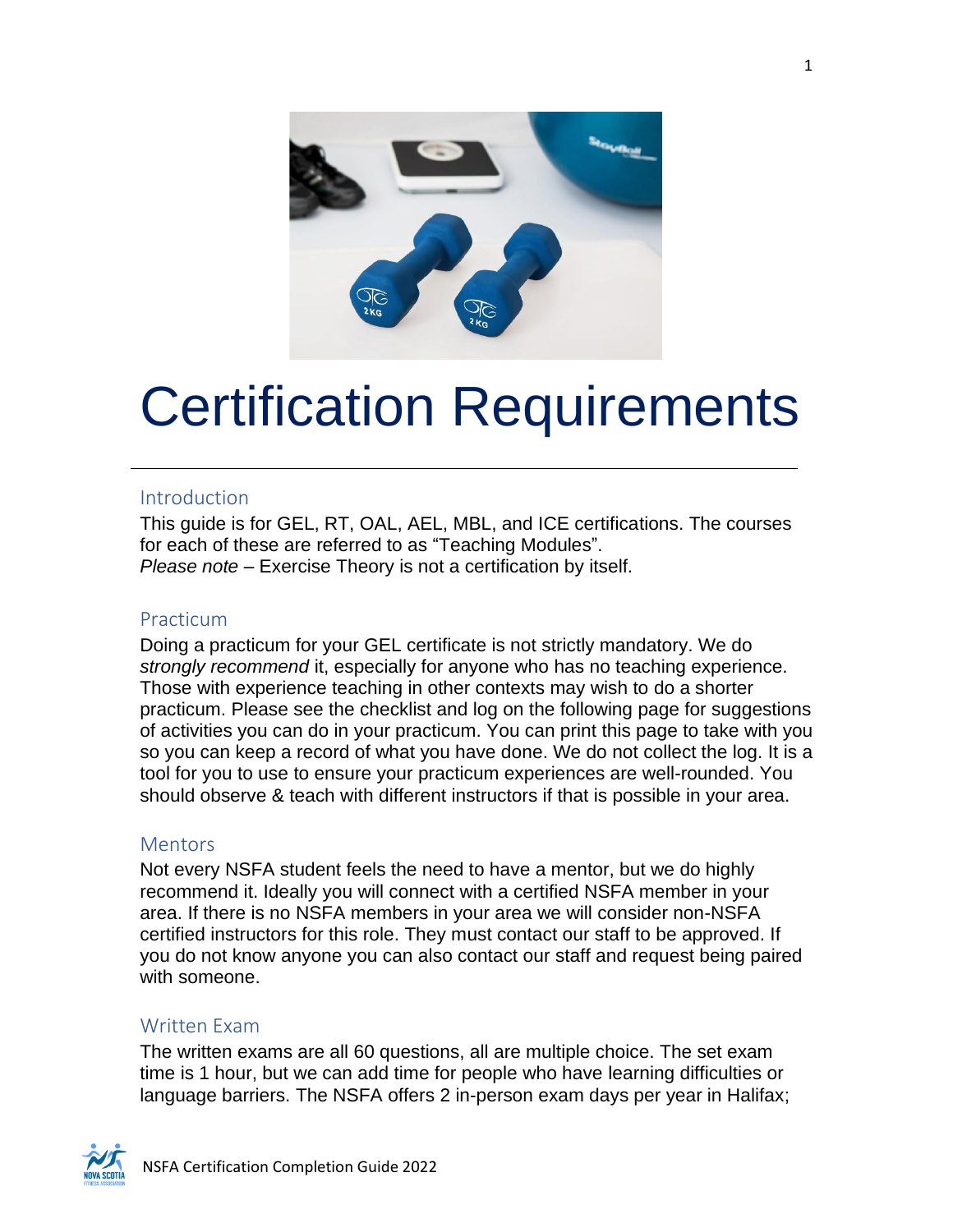one is in January, the other is in June. These will be posted on the events page on the NSFA website. You can self-register for these. If you cannot attend these dates our staff can arrange for a private exam proctor to meet with you and give you the exam. If you have paid in full for the certification course there are no further fees for the exam.

The exam has questions on the content for your specific certification *and Exercise Theory content*. The exam has questions on the following topics:

- Leadership Skills
- Communication Skills
- Exercise Analysis and Risk Management
- Program Planning
- Class Organization/Design Skills
- Use of Music
- Monitoring Individual Progress
- Ongoing Professional Development

#### Evaluation

In preparation for your practical evaluation, it is RECOMMENDED that you mentor with a certified group fitness leader with whom you can hone your teaching skills (see next page for log form). If you wish to find a mentor and don't have a certified leader in mind, contact the NSFA and we will endeavor to find one on your behalf.

Candidates must receive at least an 80% to pass the evaluation.

In the practical evaluation you must successfully demonstrate:

- 1. Introduction
- 2. Warm-Up
- 3. Cardio conditioning, including intensity check
- 4. Cardio cool-down
- 5. Muscle conditioning
- 6. Stretching and Relaxation

You will also be evaluated on a number of skills within each class sections, such as cueing, musicality (if applicable), correct execution of the moves, and so on. A copy of the evaluation chart will be provided to you well in advance of your evaluation session.

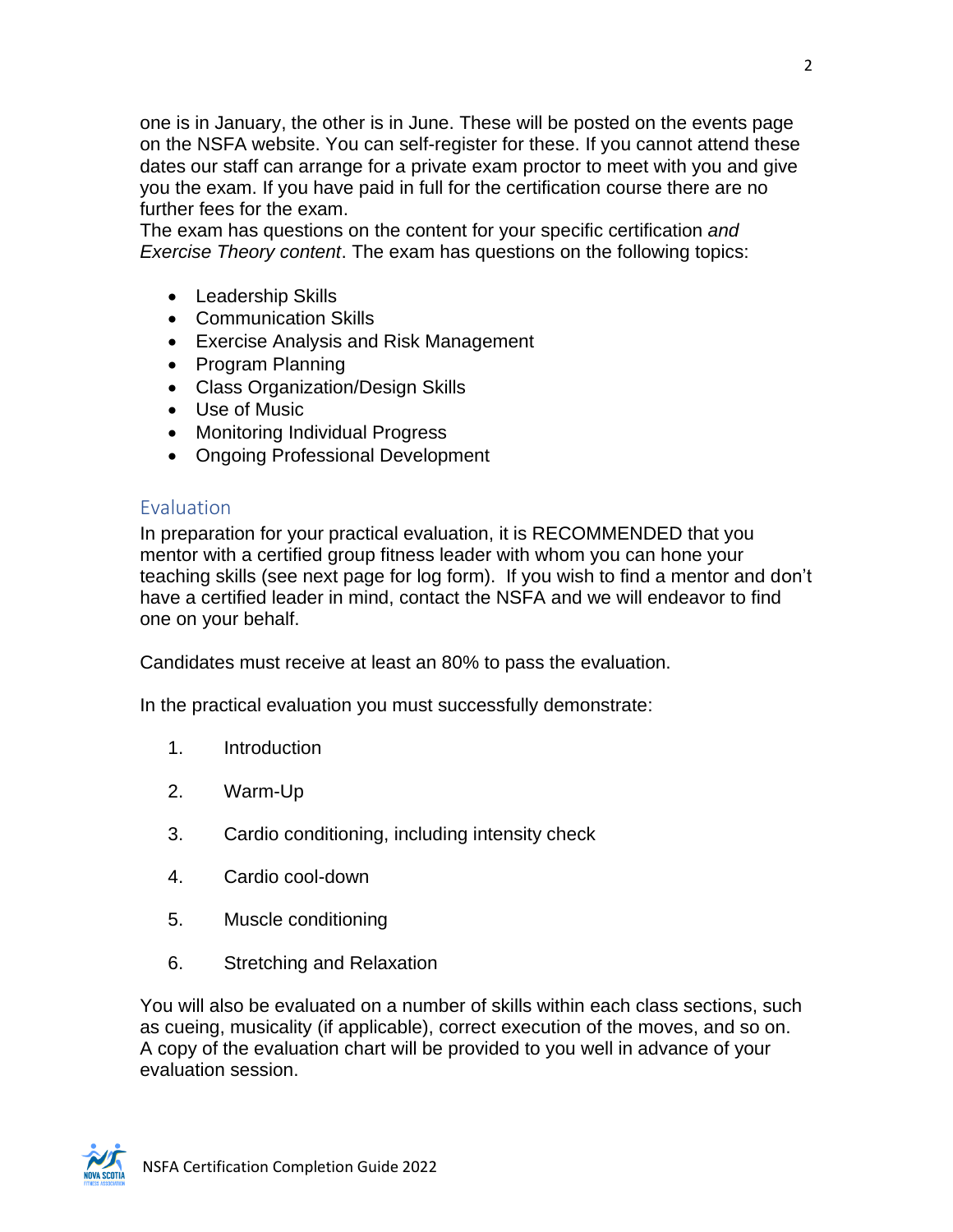### Practicum Log

We suggest 8 to 10 hours of practicum time. The *recommended* combination of hours are as follows:

- Up to 3 hours of observation/participation in classes
- 2 hours teaching warm-up / cool-down /relaxation
- 3 hours teaching cardio conditioning
- 2 hour teaching muscular conditioning exercises and stretch

| Date | <b>Class /Activity</b> | Hours | Mentor/Instructor | <b>Notes</b> |
|------|------------------------|-------|-------------------|--------------|
|      |                        |       |                   |              |
|      |                        |       |                   |              |
|      |                        |       |                   |              |
|      |                        |       |                   |              |
|      |                        |       |                   |              |
|      |                        |       |                   |              |
|      |                        |       |                   |              |
|      |                        |       |                   |              |
|      |                        |       |                   |              |
|      |                        |       |                   |              |
|      |                        |       |                   |              |
|      |                        |       |                   |              |
|      |                        |       |                   |              |